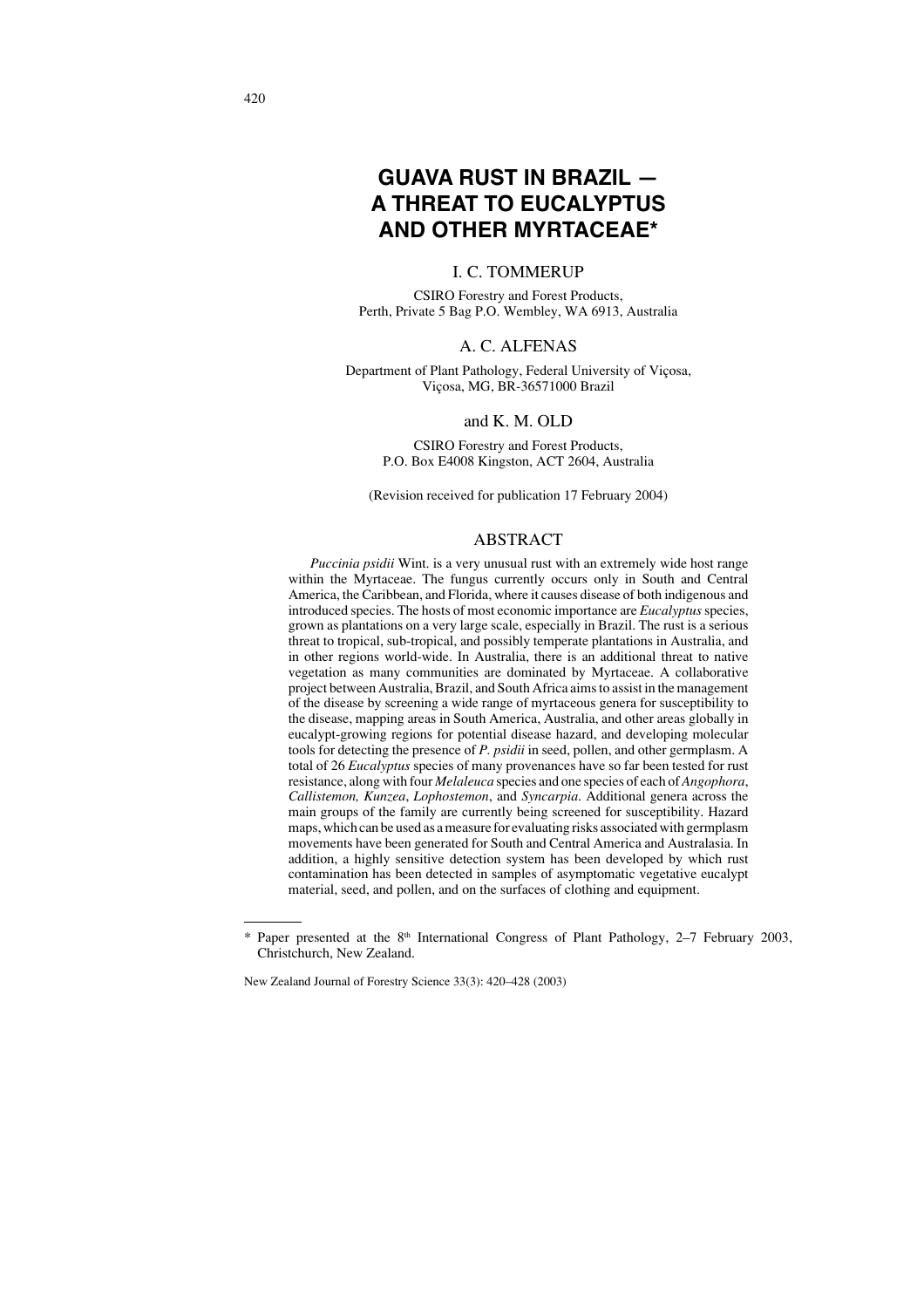**Keywords**: nested-PCR *in-planta* detection system; exotic-disease threat management; biodiversity susceptibility, exotic pest risk; *Puccinia psidii*; *Eucalyptus globulus*; *Eucalyptus grandis*; *Eucalyptus camaldulensis*; *Eucalyptus saligna*; *Corymbia maculata*; *Melaleucacajuputi*; *Melaleuca alternifolia*.

## **INTRODUCTION**

*Puccinia psidii*, guava rust, is a serious pathogen of industrial eucalypt plantations in Brazil. The rust damages guava (*Psidium guajava* L.) fruit in commercial plantations in disease-prone regions of Brazil and is a minor pathogen of a range of Myrtaceae, including several *Psidium* species, in natural vegetation. Rust in eucalypt nurseries and guava plantations is controlled by means of fungicide applications, by planting selected resistant clones, and through nursery management. Fungicides are rarely applied in eucalypt plantations and control is by use of rust-resistant clones or seedling families in diseaseprone regions. Rust disease is prevalent at generally low levels in eucalypt plantations throughout the disease-prone regions. However, *P. psidii* is widespread among guava and other fruit trees, whether grown in home gardens or as commercial plantations.

*Puccinia psidii* is currently known only from South America, mainly east of the Andes, including northern-most Argentina, Uruguay, Paraguay, Brazil, Venezuela, Ecuador, and Colombia; Central America and the Caribbean, including Cuba, Dominican Republic, Jamaica, Puerto Rico, Trinidad and Tobago; and Florida in the United States (Commonwealth Mycological Institute 1987; Coutinho *et al*. 1998; Booth *et al*. 2000; Alfenas *et al*. 2003). It is able to infect many Myrtaceae species across more than 15 genera and poses a potential threat to Myrtaceae-based industries worldwide in *P. psidii* disease-prone regions. The rust is not a pathogen which co-evolved with many of the genera and most of the species that have been identified as hosts so far. The new host associations and proximity of diverse hosts may be facilitating rapid evolution of the rust.

Eucalypts are the most widely grown and important international industrial hardwood forest trees. An FAO International Plant Genetic Resources Institute (IPGRI) workshop on safe movement of eucalypt germplasm highlighted *P. psidii* as a major threat (Ciesla *et al.* 1996). With a few notable exceptions (e.g., *E. urophylla* S.T.Blake)**,** most plantationgrown eucalypts are indigenous Australian species. Australia is also a major genetic resource centre for oil-yielding melaleucas and has a huge diversity of other Myrtaceae species. Eucalypt forests once covered most of the current agricultural and valuable grazing areas of the tropical, temperate, mediterranean, and sub-alpine regions. Eucalypts are significant components of the biodiversity of such landscapes and are vital to natural resource management and maintenance of the sustainability of large tracts of Australia. Other Myrtaceae are important as forest understorey species or components of woodland and heath communities.

The threat of *P*. *psidii* to Australian biodiversity, eucalypt forests and plantations, and the international hardwood industry is being managed by determining the potential host range of the rust and by predicting those geographic regions favourable to rust epidemics, should the pathogen be introduced. Molecular tools have been developed to rapidly identify *P*. *psidii* should it reach Australia, or other regions outside its present distribution. Such tools also provide detection systems for discovering contaminated material and preventing its movement between international or within national boundaries.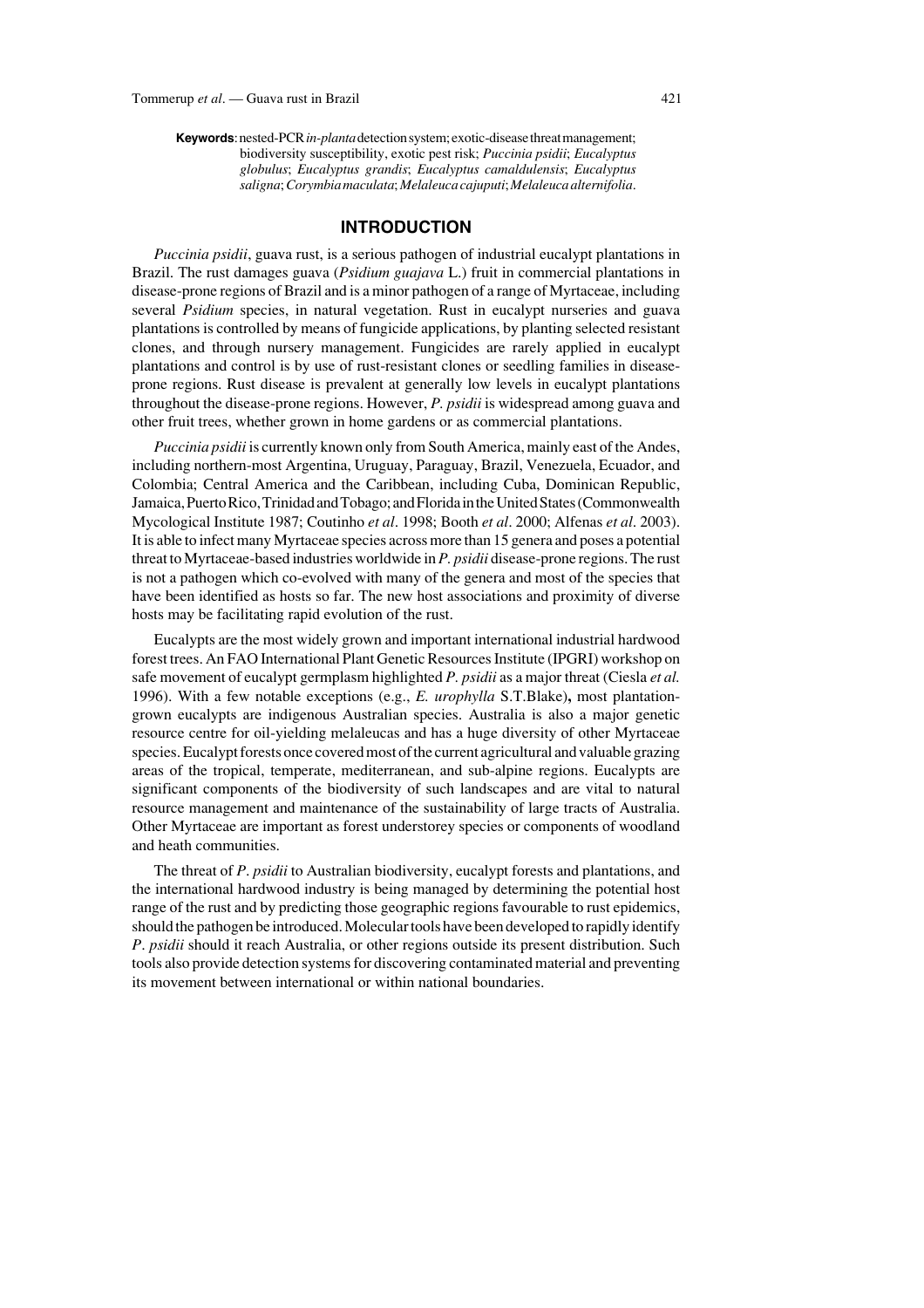#### **DISTRIBUTION**

*Puccinia psidii* is indigenous to Brazil, and probably also to parts of Paraguay, Uruguay and northern Venezuela, Ecuador, Colombia, and parts of Central America. The rust has spread to Florida and the Caribbean islands — whether this was by natural means such as weather events or due to human activities is unclear. By 1934 *P*. *psidii* had spread to and devastated the allspice industry in Jamaica and it is now found in Florida on several hosts (MacLachlan 1938; Florida Department of Agriculture 1977; Marlatt & Kimbrough 1979; Burnett & Schubert 1985; Rayachhetry *et al*. 2001). *Puccinia psidii* has been reported once in Taiwan but has not been found since. In view of the remoteness of Taiwan, and from the known distribution of the rust, its occurrence there was most probably a result of humanvectored spread (Wang 1992). Differentiating races in *P. psidii* is a challenge because of its wide host range and variation in susceptibility in co-evolved and non co-evolved hosts. For example, based on host species testing, two possible strains of *P*. *psidii* occur in southern Florida, and two in Jamaica, with one of the strains being similar in both regions. When tested against one strain of the rust in Jamaica, allspice (*Pimenta dioica* (L. ex Merrill)) was very susceptible, *Syzygium jambos* (L.) Alston was resistant, and *Psidium guajava* was immune. Against the second strain, *S. jambos* was very susceptible and allspice and guava immune. The rust was originally described from a variety of guava, and guavas are major hosts in Brazil (Ferreira 1989). One southern Florida strain infects both *S. jambos* and allspice (Marlatt & Kimbrough 1979)*.* In contrast, more recently in Florida, host range tests were performed on 18 species of 11 genera of Myrtaceae by inoculating expanding leaves with urediniospores of two *P. psidii* isolates, one from *Melaleuca quinquenervia* (Cav.) S.T.Blake and another from *P. dioica*; *S. jambos* was immune to both isolates, and the isolates had similarities to one from Jamaica (Rayachhetry *et al.* 2001; MacLachlan 1938). In Brazil, *S. jambos* is considered to be very susceptible to *P. psidii* (Tessmann *et al.* 2001). Isolates from a range of hosts and locations in Brazil caused "resistant" to "susceptible" responses in a set of 10 different clones of *Eucalyptus grandis* Maiden (Xavier 2002).

#### **THE DISEASE**

*Puccinia psidii* causes disease of young shoots, floral buds, and young fruit, depending on the host (Fig. 1). On guava it is most severe on fruits and floral buds, rather than leaves. The disease is particularly severe on susceptible eucalypt seedlings, cuttings, juvenile trees, or coppice from stumps or damaged mature trees. Heavy infection of juvenile eucalypt shoots causes plants to be stunted and multi-branched, reducing their potential to develop into marketable trees. Very large differences in susceptibility among young eucalypt trees established from seed of landrace species and some pure species have been observed in Brazil. Highly susceptible individuals (typically 10–20%) of a stand are grossly malformed and may be killed. Infection of 20–30% of the canopies of young trees or second-rotation coppice regeneration has been reported in Brazilian plantations, enough to significantly affect growth rates and plantation profitability. A single dominant allele conferring rust resistance has been identified and mapped in a Brazilian landrace *E. grandis* using RAPD markers (Junghans 2000; Junghans, Alfenas, Brommonschenkel, Oda, Melo & Grattapaglia 2003).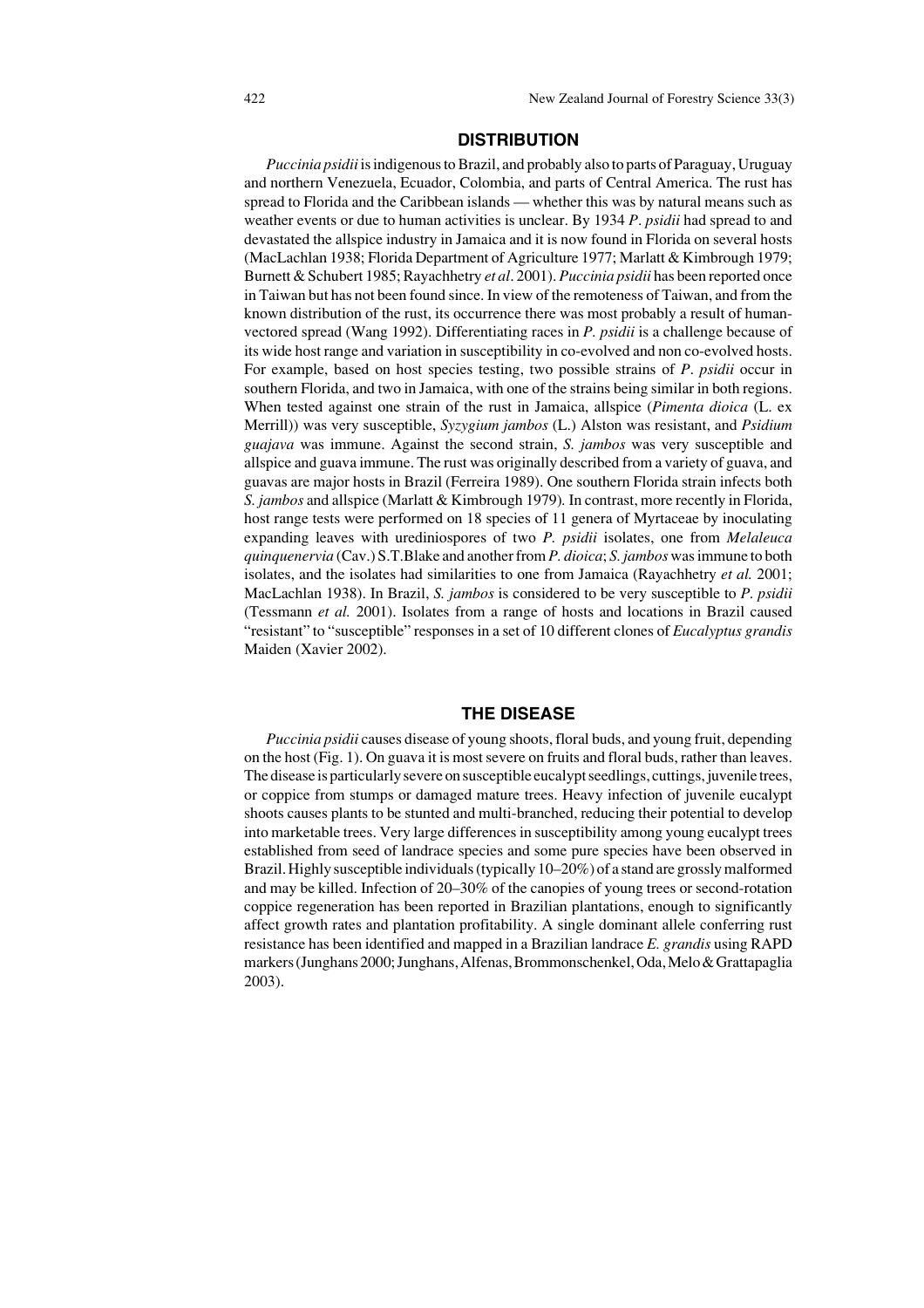

FIG. 1–*Puccinia psidii* urediniosori and symptoms of rust disease on (L to R top row) *Psidium guajava* fruit, *Myrica jaboticaba* fruit, *Syzygium jambos*shoots, (L to R bottom row) *Eucalyptus grandis* leaves showing distortion, *E. grandis* shoot showing pustule development on a main stem and leaf death, and *E. grandis* showing woody warts developing on older shoots where pustules of *P. psidii* had formed when the shoots were younger.

## **HOSTS**

*Puccinia psidii* has apparently formed many new associations with hosts introduced into rust-prone regions of South and Central America. The disease has been known on eucalypts in South America since the early twentieth century (Gonçalves 1929; Joffily 1944) but the first significant epidemic occurred in 1973 on seedlings of *E*. *grandis*, sourced from South Africa (Ferreira 1983).*Puccinia psidii* has since been found on a phylogenetically wide array of Myrtaceae tree and shrub species from Australian and Asian sources. *Puccinia psidii* has a remarkably wide host range for a rust pathogen, particularly as it is not known to have alternate hosts for the aecial phase, and spermogonia have not been reported (Ferreira 1989). Prior to this research more than 15 genera and 30 species of Myrtaceae, including 14 species of eucalypts, were recorded as hosts of *P. psidii* (Burnett & Schubert 1985; Laundon & Waterston 1965; Ferreira 1989). Fourteen species of eucalypts have been tested for susceptibility to rust and from the most to least susceptible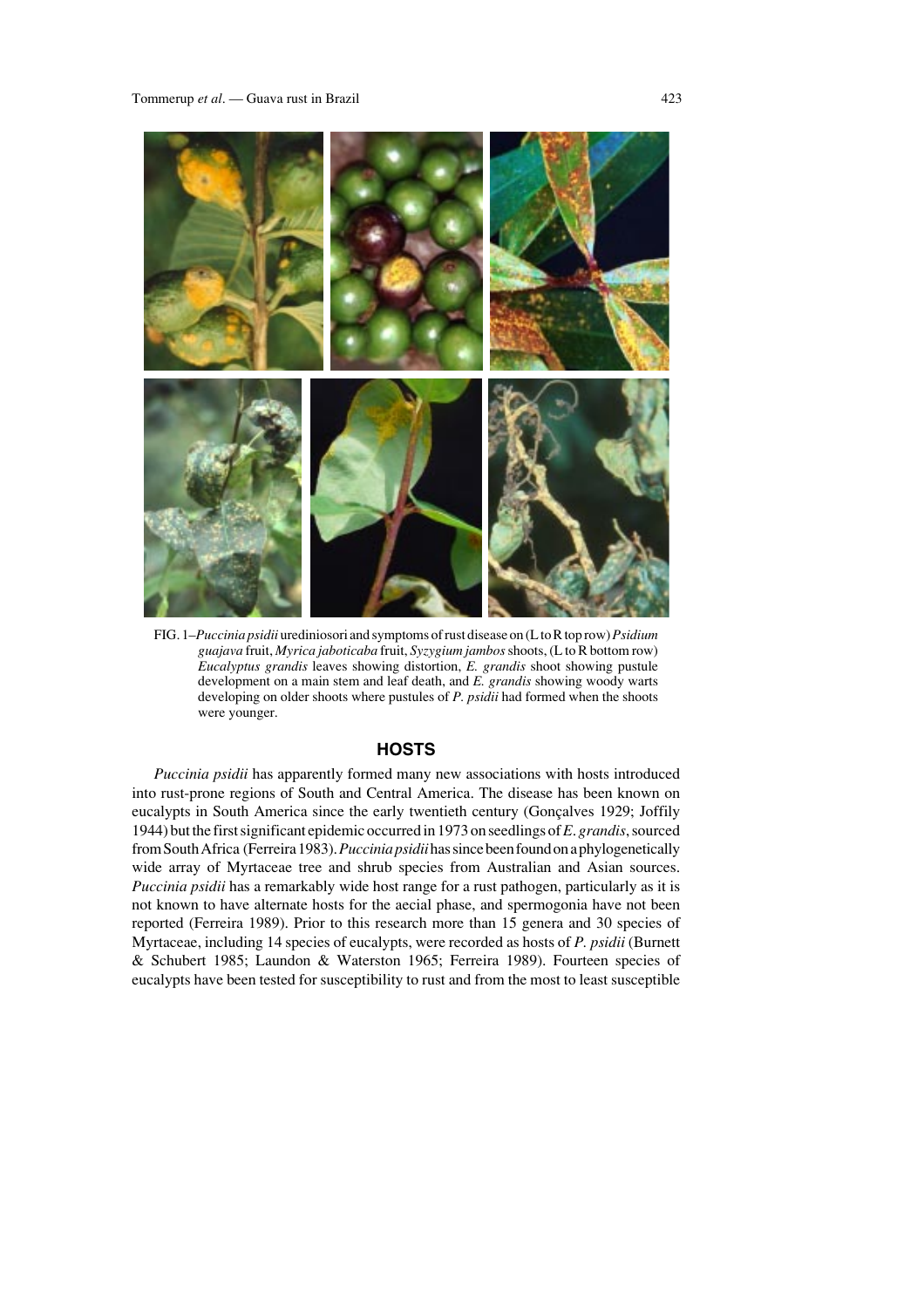they include *Eucalyptus cloeziana* Maiden, *E. phaeotricha* Blakely & McKie, *E. grandis*, *E. nitens* (Deane & Maiden) Maiden, *E. globulus* Labill., *E. viminalis* Labill., *Corymbia citriodora* (Hook.) K.D.Hill & L.A.S.Johnson, *E. camaldulensis* Dehnh., *E. tereticornis* Smith,*E. urophylla*,*C. maculata* (Hook.) K.D.Hill & L.A.S.Johnson,*E. paniculata* Smith, *E. punctata* DC, *E. pyrocarpa* LA.S.Johnson & D.Blaxell, *E. microcorys* F.Muell., *E. pellita* F.Muell., and *E. saligna* Smith (Coutinho *et al*. 1998; A.C.Alfenas pers. comm.; Alfenas *et al*. 2003; Telechea *et al.* 2003).

*Melaleuca* spp*.* are important sources of natural products such as tea tree (*M. alternifolia* Cheel) and cajputi (*M. cajuputi* Powell) oils. These are the basis for medicinal, cosmetic, and similar ointments and balms, and are widely used throughout South-east Asia. Other species, such as *M. quinquenervia*, have become established as noxious weeds in Florida where it now also harbours *P. psidii* (Rayachhetry *et al.* 2001).

## **IMPACTS ON NATIVE VEGETATION**

The potential of this pathogen to cause damage in natural ecosystems as well as eucalypt plantations may be gauged by considering that the family Myrtaceae consists of approximately 155 genera distributed in Australia, South-east Asia, New Caledonia and other Pacific islands, South and Central America, and southern Africa. Should an incursion of *P*. *psidii* occur in any of these regions, outside its natural distribution, biodiversity and ecosystem function could be put at risk. For example, several *Syzygium* spp. native to the tropical rainforests of northern Queensland are important food sources for birds, fruit bats, and other native mammals.

## **RESEARCH TO MANAGE THE THREAT**

Threat management research has involved:

- (1) Screening a wide range of Australian Myrtaceae for susceptibility to rust by inoculation in Brazil, with particular emphasis on the economically important genera *Eucalyptus*, *Corymbia*, *Melaleuca, Eugenia, Syzygium*, and *Callistemon*;
- (2) Identifying regions of high risk by climate matching to known disease-prone locations in Brazil and predicting eucalypt-growing areas of high, medium, and low risk to *P. psidii,* using climate interpolation and disease-hazard mapping methods;
- (3) Developing molecular-based diagnostic assays for disease-development pathway analysis; and
- (4) Developing molecular diagnostic techniques for detection of *P. psidii* in seed, tissuecultured plants, or pollen.

# **Screening Eucalypts and Other Myrtaceae for Susceptibility to Rust**

Myrtaceae were screened by inoculating seedlings with *P. psidii* spores, incubating under controlled conditions (Alfenas *et al*. 2003), and assessing disease development. Reaction types, based on pustule size, were scored according to the rating scale of Junghans, Alfenas & Maffia (2003). On this scale "immune, hypersensitive, and slow rusting with few pustules" are rated as resistant, and "medium to extensive pustule development" is rated as susceptible.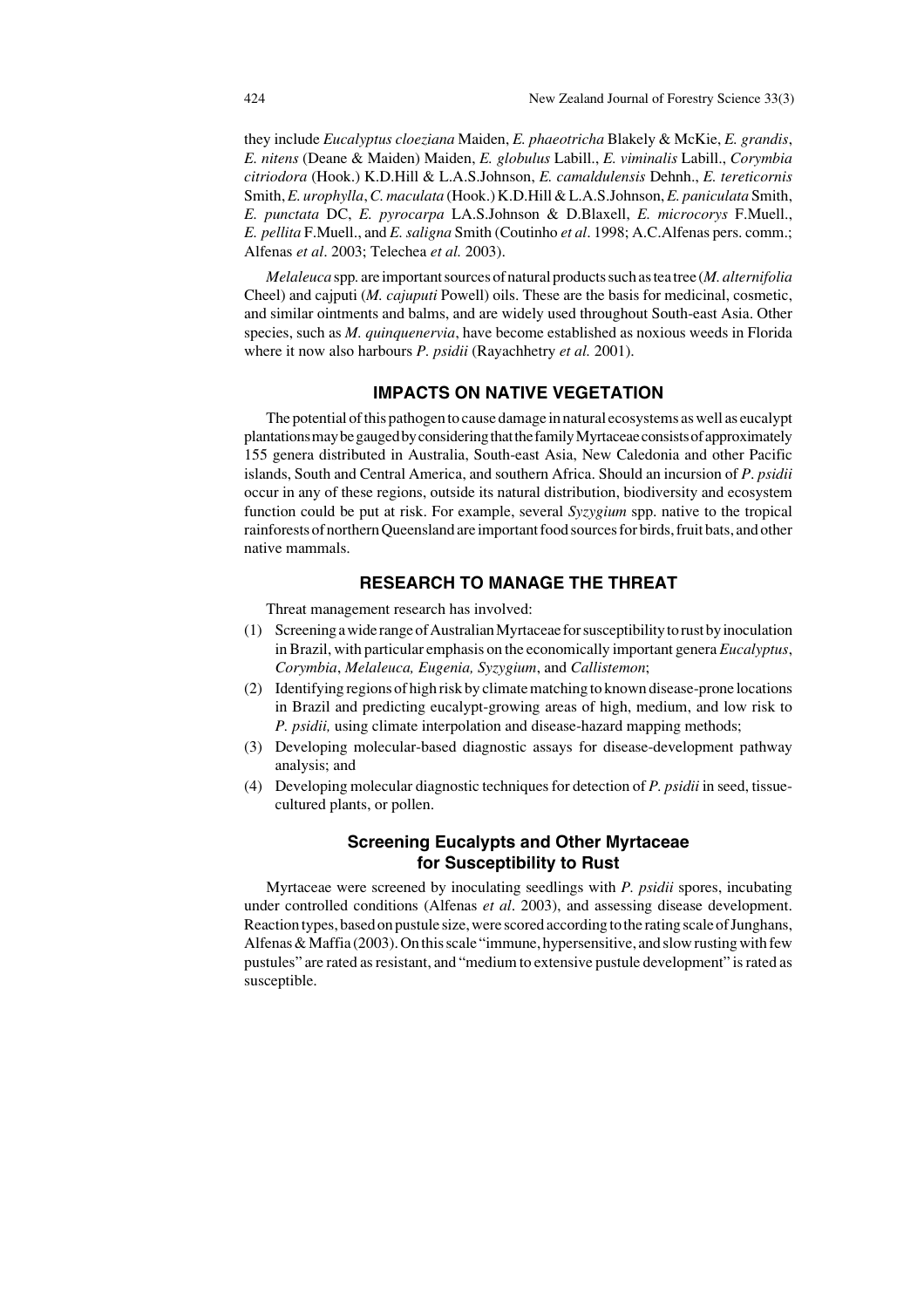Screening results indicate that large differences in susceptibility to *P. psidii* occur among *Eucalyptus* spp. and among genera of Myrtaceae. Even the more susceptible eucalypts, e.g., *E. grandis*, showed variation among seedlots (Table 1). Within susceptible seedlots of this and other species some individuals had highly resistant or immune reaction types. These observations are in accord with field observations in Brazil where plantations established from *E. grandis*seed typically have a proportion of highly resistant individuals. *Melaleuca* spp. have a wide range of susceptibilities, with *M. cajuputi* being the most susceptible industrial species of this genus tested, and *M. squarrosa* Smith being virtually immune. In view of the importance of *M. cajuputi*, which is grown widely across Indonesia, Malaysia, and the South-east Asian mainland, the data indicating its relative susceptibility to rust are a cause for concern.

| <b>Species</b>                                                  | Susceptible<br>seedlings<br>(%) | Seedlots<br>tested<br>(N <sub>0</sub> ) |
|-----------------------------------------------------------------|---------------------------------|-----------------------------------------|
| <i>E. grandis</i> (Queensland)                                  | $40 - 94$                       | 3                                       |
| <i>E. grandis</i> (New South Wales)                             | $12 - 27$                       |                                         |
| <i>E. saligna</i> (New South Wales)                             | $27 - 50$                       | $\mathcal{D}_{\mathcal{L}}$             |
| <i>E. globulus</i> (Victoria)                                   | $25 - 38$                       | 2                                       |
| E. globulus (Tasmania)                                          | $25 - 35$                       | $\mathcal{D}_{\mathcal{L}}$             |
| E. <i>urophylla</i> (Indonesia)                                 | $10 - 29$                       | 3                                       |
| <i>E. camaldulensis</i> var. <i>obtusa</i> (Queensland)         | $4 - 27$                        | 3                                       |
| E. camaldulensis var. obtusa (Western Australia)                | $11 - 15$                       |                                         |
| <i>E. camaldulensis</i> var. <i>obtusa</i> (Northern Territory) | 55                              |                                         |
| E. camaldulensis ssp. simulata (Queensland)                     | $13 - 20$                       |                                         |
| <i>E. brassiana</i> (Queensland)                                | $9 - 33$                        |                                         |
| <i>E. brassiana</i> (Papua New Guinea)                          | $\theta$                        | $\mathcal{D}_{\mathcal{L}}$             |

TABLE 1–Variation in susceptibility to *Puccinia psidii* among some eucalypt species and provenances with location given as Australian State, or other country.

Although data are limited to single seedlots, some Myrtaceae, e.g., *Syncarpia glomulifera* (Smith) Niedenzu*,* a tall tree found at the interface of sclerophyll forest and rainforest, appear to be highly susceptible whereas other tree species (*Corymbia maculata* (Hook.) K.D.Hill & L.A.S.Johnson and *Angophora costata* Britten) showed moderate resistance (Table 2). *Melaleuca quinquenervia* susceptibility causes concern as it is a dominant species and widespread in coastal regions of sub-tropical eastern Australia. Significantly, it is susceptible to strains of the rust in both Brazil and Florida, which have different hostspecies reaction types. *Kunzea baxteri* (Klotzsch) Schauer, a very susceptible species, and *Callistemon citrinus* Skeels, a moderately susceptible species, are important industrial floriculture species which are widely grown in private and public gardens in disease-prone regions of Australia and parts of Africa. These and other widely dispersed susceptible hosts would facilitate rust invasion should an incursion occur.

### **Prediction of High-risk Regions Based on Climate**

*Puccinia psidii* disease-prone regions were modelled using climate interpolation and disease-hazard mapping methods (Booth *et al.* 2000). They showed that areas highly prone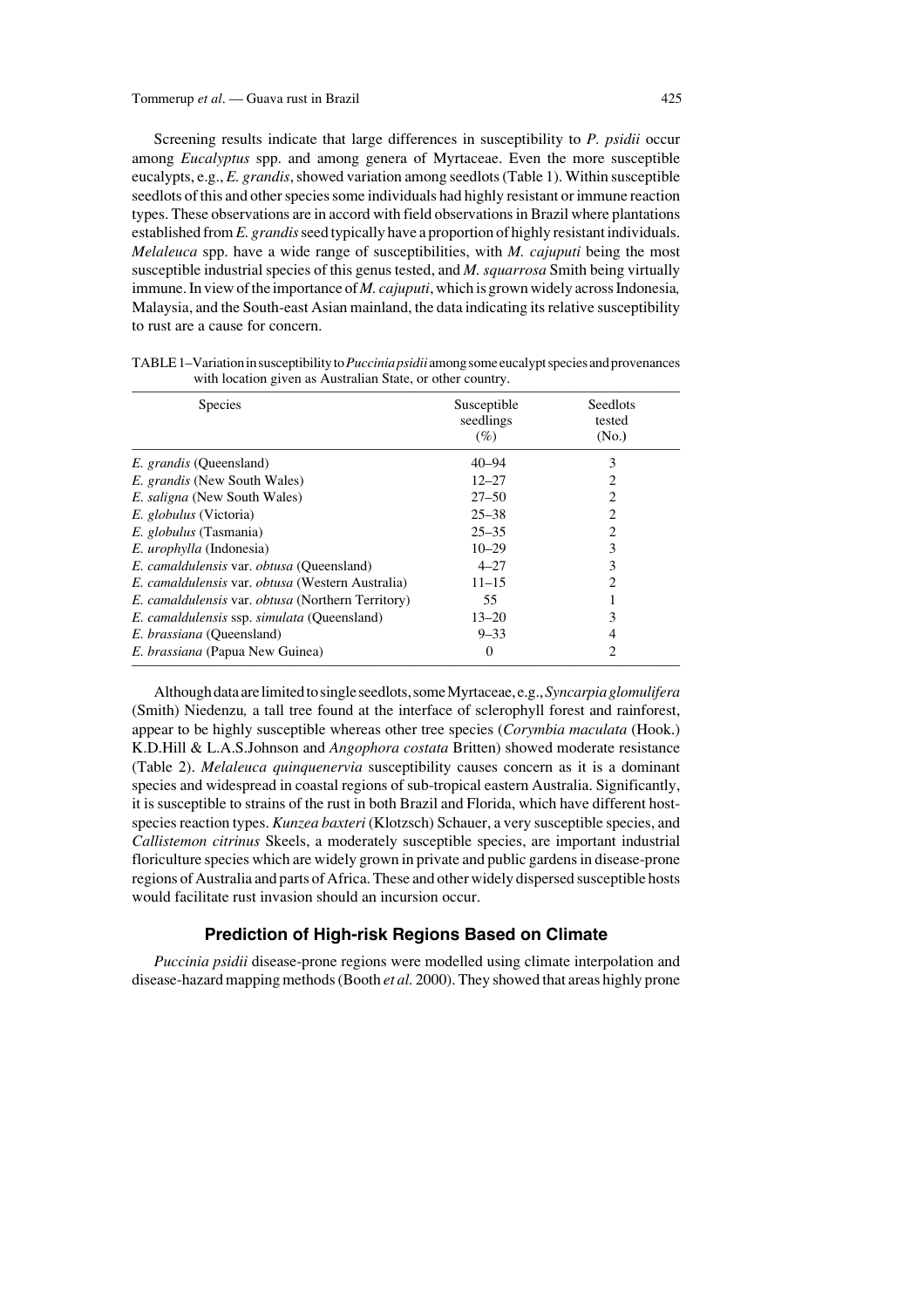| Species |                         | Susceptible seedlings<br>$(\%)$ |  |
|---------|-------------------------|---------------------------------|--|
|         | Syncarpia glomulifera   | 100                             |  |
|         | Kunzea baxteri          | 100                             |  |
|         | Melaleuca quinquenervia | 80                              |  |
|         | Melaleuca cajuputi      | 44                              |  |
|         | Callistemon citrinus    | 60                              |  |
|         | Melaleuca alternifolia  | 30                              |  |
|         | Corymbia maculata       | 27                              |  |
|         | Angophora costata       | 15                              |  |
|         | Lophostemon confertus   | 0                               |  |
|         | Melaleuca squarrosa     | 0                               |  |

TABLE 2–Variation in susceptibility to *Puccinia psidii* among some species of Myrtaceae (single seedlots)

to rust occur across the moist tropical and subtropical regions globally. These areas coincide with major eucalypt- and melaleuca-oil production areas. Importantly, they are also the centres of genetic diversity of many eucalypts and other Myrtaceae biodiversity, including some which are important tropical food crop and spice species.

#### **Molecular-based Diagnostics for** *Puccinia psidii*

Conventional diagnosis relies on identification of sporulating rust pustules with no capacity to detect *P. psidii* in symptomless tissue and germplasm. Therefore we have developed a fast, accurate, nested PCR system which is highly specific and sensitive and is designed to detect *P. psidii* directly in vegetative plant material (Langrell, Tommerup, Alfenas & O'Brien 2003) from forests, nurseries, plantations, orchards and wild vegetation. It detects the known strains of *P. psidii* from Brazil and elsewhere. The procedure has detected and diagnosed *P. psidii* associated with commercial germplasm, including seed and pollen, from diverse sources throughout Brazil and on personal effects of personnel leaving diseased eucalypt and guava plantations and nurseries (Langrell, Tommerup, Alfenas & O'Brien 2003; Langrell, Tommerup, Zauza & Alfenas 2003). PCR diagnosis will facilitate appropriate control measures and/or eradication procedures more quickly and effectively than traditional methods of pathogen detection should an incursion occur into Australia, South Africa, Asia, New Zealand or other regions. *Puccinia psidii* threatens Australia and other regions globally and has the capacity for international dissemination by people and as a contaminant of their apparel to plantations, nurseries, natural ecosystems, parks or gardens.

## **KEEPING THE RUST OUT OF AUSTRALIA AND INDUSTRIAL PLANTATIONS GLOBALLY**

*Puccinia psidii* is a pathogen exotic to Australia and many other regions of the world where Myrtaceae are grown. Apart from impacts on natural ecosystems, which are very difficult to predict, the potential impact of an incursion on the Australian hardwood plantation industry could be impairment of early growth and stem form of plantations.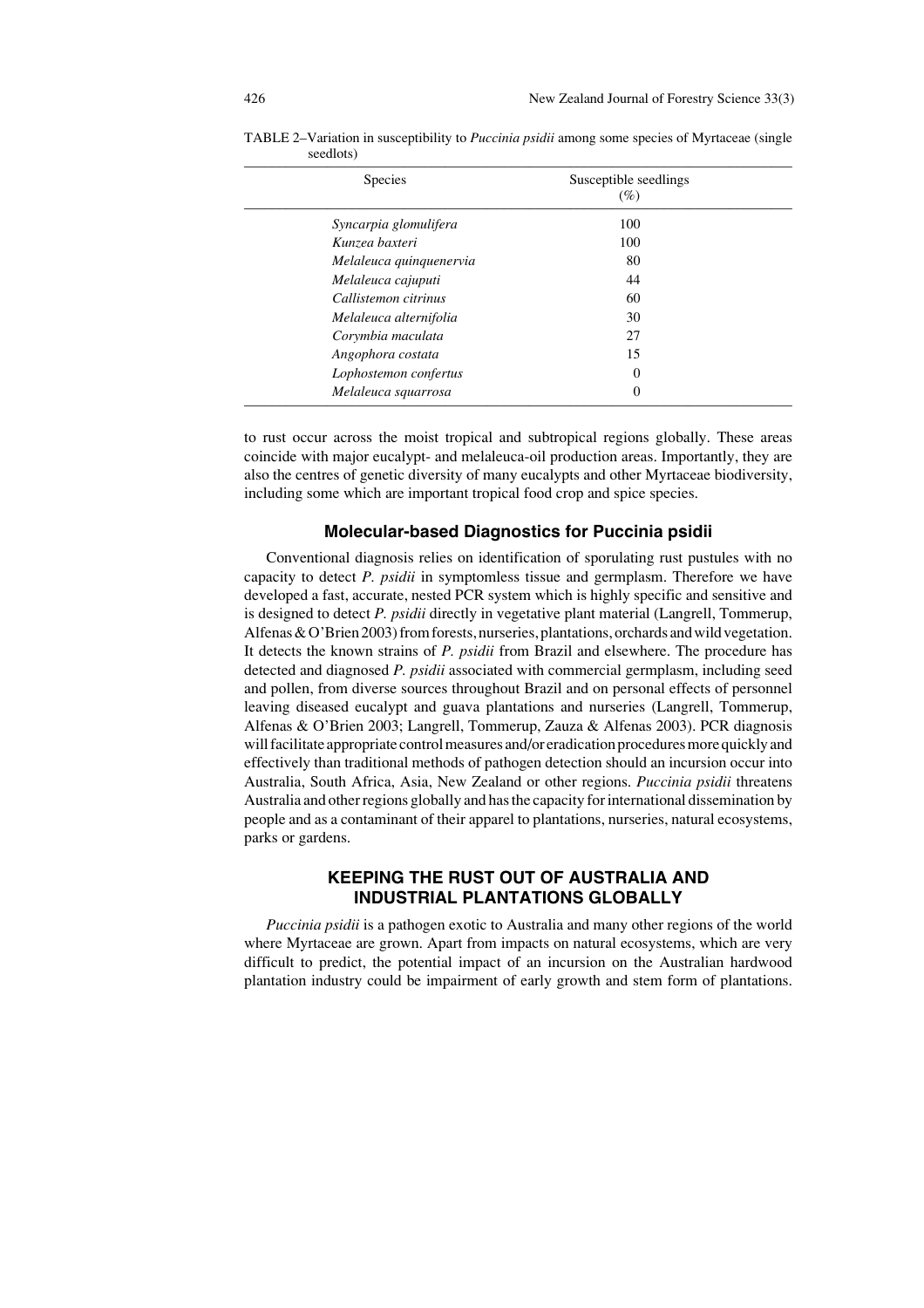Selection of resistant seedlots and/or clonal lines would be needed in disease-prone areas and use of some highly desirable but rust-susceptible species, e.g., *E. cloeziana, E. phaeotricha*, and some provenances of *E. grandis*, would be prevented. Effective co-operation of industry globally, and adherence to rigorous quarantine policies and procedures, will be needed to prevent the entry of *P. psidii* into Australia, New Zealand, Africa, Papua New Guinea, Pacific islands, southern India, and Asia. Should *P. psidii* establish in regions to the north of Australia there is a possibility of movement into Australia by monsoonal weather systems, and if it were undetected for a period of time in native vegetation the rust would be impossible to eradicate.

The research described here, and in publications currently under preparation, has provided the most comprehensive assessment to date of the relative susceptibility of eucalypts and other Myrtaceae to this damaging disease. Climatic matching and interpolation methods indicate that a broad global swathe of the humid tropics and sub-tropics is likely to provide an environment suitable for epidemic disease. Molecular techniques have been developed for the rapid identification of *P. psidii* in the event of an incursion into new regions and the capacity has been provided for detection of the rust in germplasm. In view of the increasing movement of improved eucalypt germplasm between countries, especially into and within South-east Asia, there is a need to apply this technology to ensure that eucalypt rust remains in the Western Hemisphere.

#### ACKNOWLEDGMENTS

We gratefully acknowledge our collaborators in this project: Stephen Langrell, Trevor Booth, Tom Jovanovic, Jeremy Burdon, and Lyn Craven from CSIRO; Edival Zauza, Luiz Maffia, and Sérgio Brommonschenkel from Federal University of Viçosa; and Mike Wingfield and Jolanda Roux from Forestry and Agriculture Biotechnology Institute, University of Pretoria. The project was supported by ACIAR, CSIRO, Federal University of Viçosa, Fundação de Amparo à Pesquisa do Estado de Minas Gerais (FAPEMIG), University of Pretoria, Suzano Bahia Sul Celulose S.A., and Celulose Nipo Brasileira (Cenibra) S.A.

#### **REFERENCES**

- ALFENAS, A.C.; ZAUZA, E.A.V.; ASSIS, T.F. 2003: First record of *Puccinia psidii* on *Eucalyptus globulus* and *E. viminalis* in Brazil. *Australasian Plant Pathology 32*: 325–326.
- BOOTH, T.H.; OLD, K.M.; JOVANOVIC, T.A. 2000: Preliminary assessment of high risk areas for *Puccinia psidii* (Eucalyptus rust) in the Neotropics and Australia. *Agriculture Ecosystems Environment 82*: 295–301.
- BURNETT, H.C.; SCHUBERT, T.S. 1985: *Puccinia psidii* on allspice and related plants. *Division of Plant Industry, Florida Department of Agriculture and Consumer Services, Tallahassee, Plant Pathology Circular No. 271*.
- CIESLA, W.M.; DIEKMANN, M.; PUTTER, C.A.J. 1996: *Eucalyptus* spp. *FAO/IPGRI, Rome, Technical Guidelines for the Safe Movement of Germplasm No. 17*.
- COMMONWEALTH MYCOLOGICAL INSTITUTE 1987: *Puccinia psidii* Winter. No.181 *in* "Distribution Maps of Plant Diseases", 4th edition. Commonwealth Agricultural Bureau International, Wallingham.
- COUTINHO, T.A.; WINGFIELD, M.J.; ALFENAS, A.C.; CROUS, P.W. 1998: Eucalyptus rust: a disease with the potential for serious international implications. *Plant Disease 82*: 819–825.